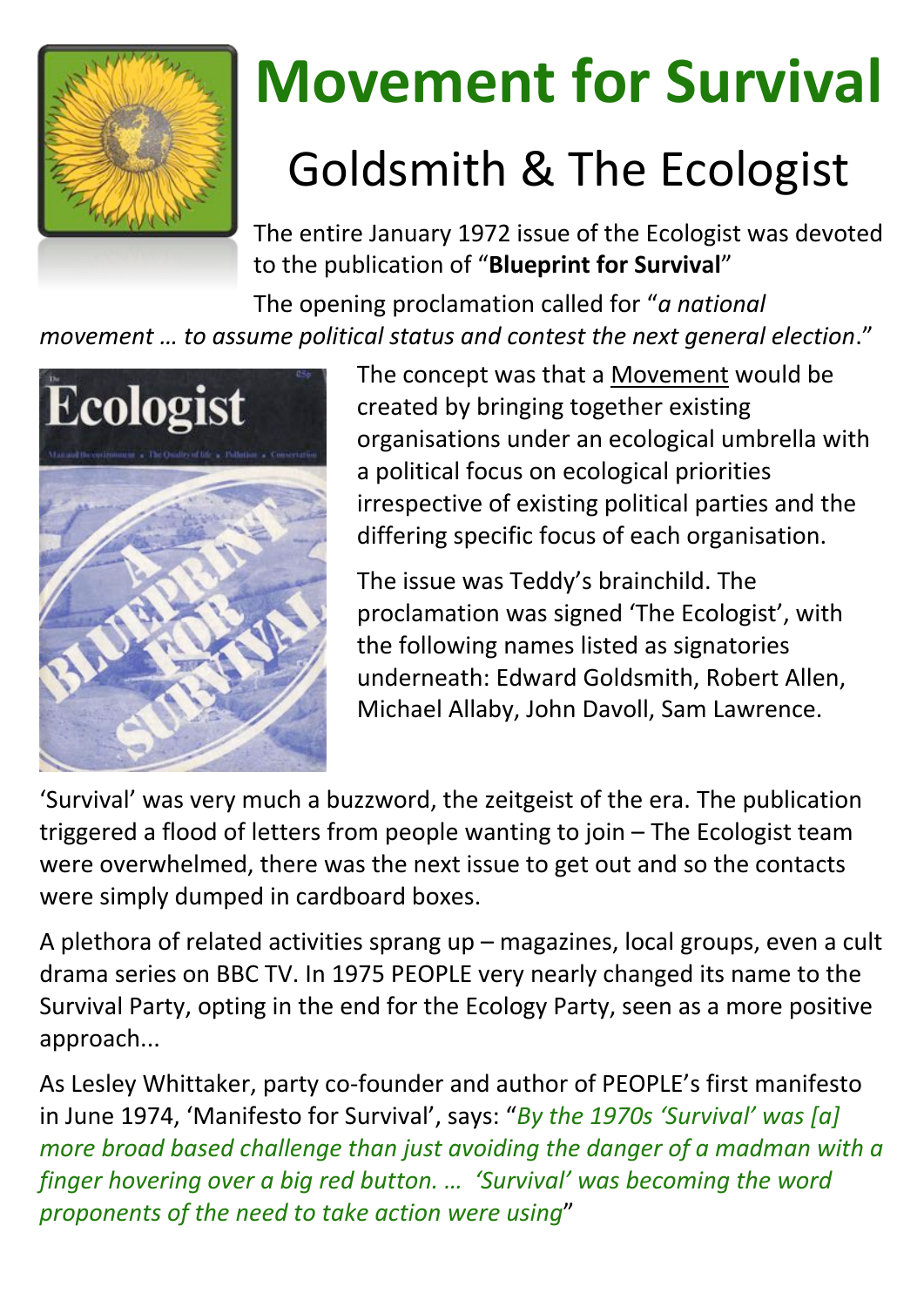

Vol. 2 No. 1 January 1972



Preface

This document has been drawn up by a small team of people, all of whom, in different capacities, are professionally involved in the study of global environmental problems.

Four considerations have prompted us to do this:

1. An examination of the relevant information available has impressed upon us the extreme gravity of the global situation today. For, if current trends are allowed to persist, the breakdown of society and the irreversible disruption of the life-support systems on this planet, possibly by the end of the century, certainly within the lifetimes of our children, are inevitable.

2. Governments, and ours is no exception, are either refusing to face the relevant facts, or are briefing their scientists in such a way that their seriousness is played down. Whatever the reasons, no corrective measures of any consequence are being undertaken.

3. This situation has already prompted the formation of the Club of Rome, a group of scientists and industrialists from many countries, which is currently trying to persuade governments, industrial leaders and trade unions throughout the world to face these facts and to take appropriate action while there is yet time. It must now give rise to a national movement to act at a national level, and if need be to assu political status and contest the next general election. It is hoped that such an example will be emulated in other countries, thereby giving rise to an international movement, complementing the invaluable work being done by the Club of Rome.

4. Such a movement cannot hope to succeed unless it has previously formulated a new philosophy of life, whose goals can be achieved without destroying the environment, and a precise and comprehensive programme for bringing about the sort of society in which it can be implemented.

This we have tried to do, and our Biheprint for Survival heralds the formation of the MOVEMENT<br>FOR SURVIVAL (see p 23) and, it is hoped, the dawn of a new age in which Man will learn to live with the rest of Nature rather than against it.

#### THE ECOLOGIST

Edward Goldsmith, Robert Allen, Michael Allaby, John Davoll, Sam Lawrence.

Foltor: E. R. D. Goldmith; Deputy Editor: Robert Aller; Associate editors: Michael Allahy, Prov Baryard, John Davol, Zenek Orea Padata,<br>Lesenco D. Milk, Brian Johnson, S. G. Lawrence, Jose Lindigf, Charles Machan, John Pap

Poblahed by Ecosystems Ltd., registered office 11 Mansfield Street, Portland Flace, London WIM 0AHI and distributed by the Hacherin Groop.<br>Continuental Publishers and Distributors Ltd., 4 Regent Place, London WIR 4581; Tel

Key pages from the 'Blueprint' issue of The Ecologist. Note the desire for scientific approval with 36 eminent scientists lending their signatures, and that it is "Organisations" that are invited to join MS with their members becoming MS members.

### The Establishment fights back:

In Jan'72 John Maddox, the editor of 'Nature' published an editorial attacking Blueprint as alarmist. Widely reported in the press this prompted Teddy to get a defence published in the Times on 23rd February accusing Maddox of "tilting at windmills".

By April Blueprint was subject of a question to the Prime Minister in parliament. PM Ted Heath replied "Arrangements are being made for the important issues raised by this document to be studied ... The Secretary for State for the Environment is holding a series of meetings with the authors of The Ecologist report."



#### **Statement of Support**

The undersigned, without endorsing every detail, fully support the basic principles embodied in the Blueprint for Survival which follows (pp 1-22), both in respect of the analysis of the problems we face today, and the solutions proposed.

PROF. DON ARTHUR, MSC PhD DSC FIRIOI, Professor of Zoology, King's College, London.

PROF. D. BRYCE-SMITH, DSC, Professor of Organic Chemistry, Univ. of Reading.

PROF. C. F. CORNFORD, HOB ARCA, Royal College of Art, London.

**SIR FRANK FRASIR DARLING.** 

PROF. G. W. DIMBLEBY, ESC MA DPhil, Professor of Human Environment, Institute of Archaeology, London.

PROF. GEORGE DUNNET, 115c PhD, Professor of<br>Zoology, Univ. of Aberdeen.

- DR. P. N. EDMUNDS, BSC MD MRCPath, Dept. of Bacteriology, Fife District Laboratory.
- PROF. R. W. EDWARDS, DSC FINiol, Professor of Applied Biology, Univ. of Wales Institute<br>of Science and Technology.
- DR. S. R. EYRE, 8Sc, PhD, Dept. of Geography, Univ. of Leeds.
- PROF. DOUGLAS FALCONER, BSC PhD FIBiol, Professor of Genetics, Univ. of Edinburgh.

PROF. JOHN FRIEND, BSC PhD FIRIOL Professor of Botany, Univ. of Hull.

- PROF. F. W. GRIMES, CBE DLIII FFA FMA, Institute of Archaeology, Univ. of London.
- PROF. JOHN HAWTHORN, BSC PhD FRSE FRIC FIFST, Professor of Food Science, Univ. of Strathclyde.
- SIR PETER MEDAWAR, CH FRS, Nobel Prize Laureate, Medical Research Council. (Former Director of MRC.)
- PROF. G. MELVYN HOWE, MSc PhD, Professor of Geography, Univ. of Strathclyde.
- **SER JULIAN HUXLEY, FRS.**
- DR. DAVID LACK, DSc FRS, Reader in Ornithology, Edward Grey Institute of Field<br>Ornithology, Univ. of Oxford.

DR. J. P. LESTER, British Medical Association. DR. JOHN A. LORAINE, DSC MB PhD FRCPEd, Director MRC Clinical Endocrinology Unit, Edinburgh.

DIANA G. M. LORAINE.

- DR. AUBREY MANNING, BSC DPhil, Reader in Zoology, Univ. of Edinburgh.
- PROF. VINCENT MARKS, Prof. of Biology, Univ. of Surrey,
- PROF. IVOR MILLS, PhD MD FRCP, Professor of Medicine, Dept. of Investigative Medicine,<br>Univ. of Cambridge.
- DR. E. MISHAN, PhD, Reader in Economics, London School of Economics, and Professor of Economics, American University, Washington.
- PROF. P. J. NEWBOULD, BA PhD FIROJ, Pro-
- fessor of Biology, The New Univ. of Ulster. PROF. THE MARQUESS OF QUEENSBERRY, Hon-Des RCA MSIA, Royal College of Art,
- London. PROF. FORBES W. ROBERTSON, PhD DSC FIBiol, Professor of Genetics, Univ. of Aberdeen.
- PROF. W. A. ROBSON, BSCECON LLM PhD DLitt ode L'Università, Professor Emeritus in Public Administration, London School of Economics.
- DR. J. ROSE, MSc PhD FIL FRIC, Director, Institute of Environmental Sciences, and Editor, International Journal of Environmental Sciences.
- **SIR EDWARD SALISBURY, FRS.**
- DR. R. SCORER, MA PhD FRSH FIMA, Imperial College London and member of the Clean Air Council.
- PETER SCOTT, CRE DSC LlD, Hon. Director the Wild Fowl Trust.
- DR. MALCOLM SLESSER, BSC PhD. Dept. of Pure and Applied Chemistry, Univ. of Strathclyde.
- PROF. C. H. WADDINGTON, CBE FRS, Professor of Animal Genetics, Univ. of Edinburgh.

DR. A. WATSON, DSC PhD FRSE.

PROF. V. C. WYNNE-EDWARDS, FRS, Regius Professor of Natural History, Univ. of<br>Aberdeen, and Chairman, Natural Environment Research Council.



### The Movement for Survival (MS)

#### Aim

We need a Movement for Survival, whose aim would be to influence governments, and in particular that of Britain, into taking those measures most likely to lead to the stabilisation and hence the survival of our society.

2. Structure

We envisage it as a coalition of organisations concerned with environmental issues, each of which would remain autonomous but which saw the best way of achieving its aims was within the general framework of the Blueprint for Survival.

The organisations have already expressed general support for the Blueprint: The Conservation Society Friends of the Earth The Henry Doubleday Research Association

- The Soil Association
- Survival International

Two representatives of each member organisation would join the Action Committee of the MS, which would elect a chairman and secretary to run the day-to-day business of the Movement.

Members of constituent organisations would automatically become members of the MS. Individuals who belonged to none of these bodies could join the MS only through one of these organisations.

Regular news of MS activities would be published in The Ecologist, a subscription to which would be available to MS members at the reduced price of £3 p.a. (25 per cent reduction). Representatives of the constituent organisations could become members of The Ecologist's editorial board.

#### 4. Further information

Organisations wishing to join the MS and all others seeking further information should write to the Acting Secretary, The Movement for Survival, c/o The Ecologist, Kew Green, Richmond, Surrey.

On Sept 8th 1972 an inaugural meeting of Movement for Survival was held in London. Over 300 people attended ...

... then nothing more seemed to happen ...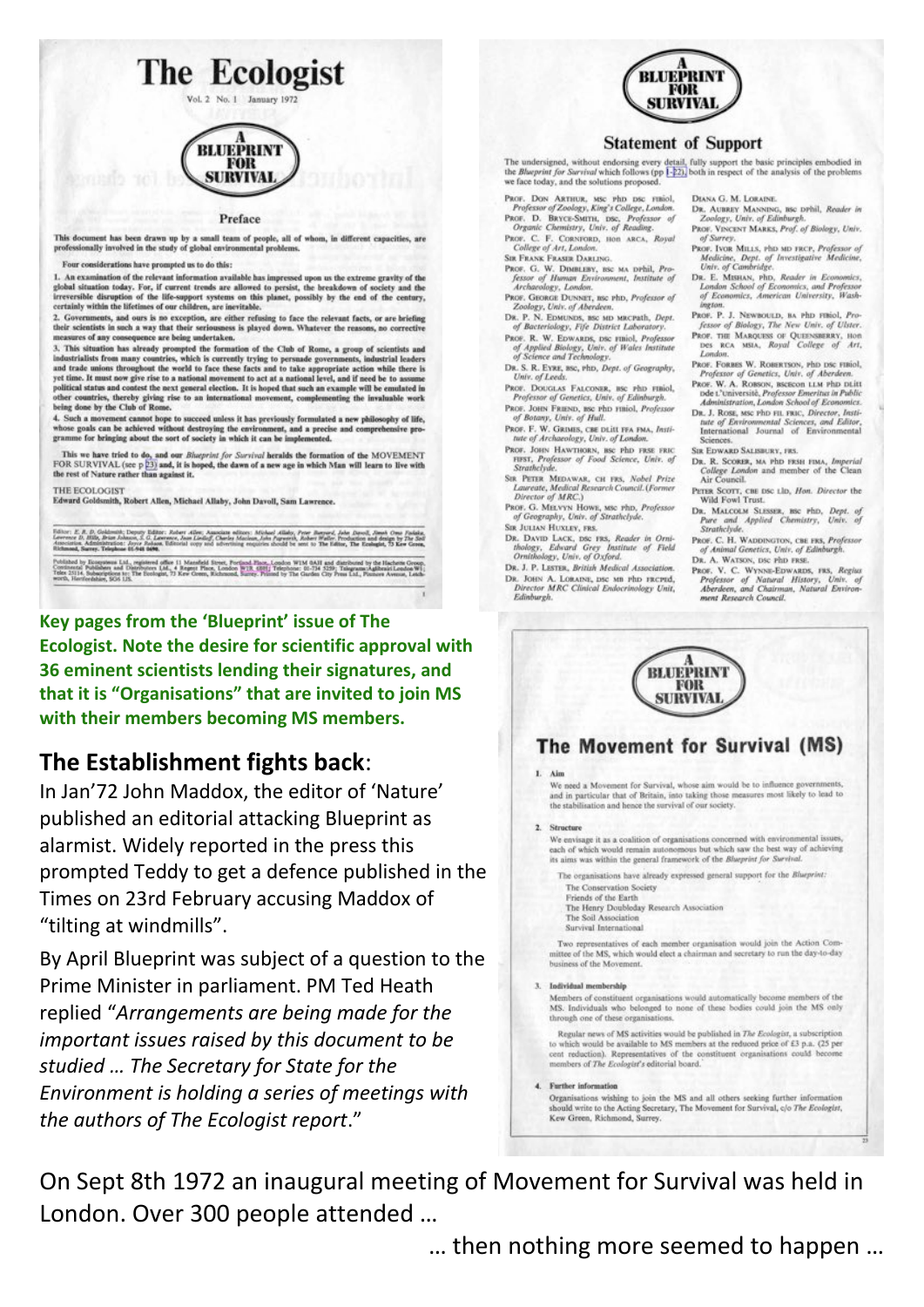## **Edward 'Teddy' Goldsmith** The Founder of Green



Yes, he was born into a privileged background. Yes James Goldsmith, the arch-capitalist, was his brother and Zac Goldsmith, the Green in the Tory Party, is his nephew. But…

After starting conventionally (a degree in PPE from Magdalen, Oxford) Teddy took a different path and spent most of the 1960's travelling and living with "primitive" people, experiencing their rich cultures

and close relationship with their environment and witnessing the destruction of their traditional societies by the forces of modernism.

Returning, he founded the Primitive Peoples Fund (now called Survival International) in 1969, and then decided a magazine was needed to discuss and promote his ecological concerns, and so he founded The Ecologist in 1970.

The Ecologist was always run on a shoestring and continuously reliant on being bailed out by Teddy's contacts. It is said that no issue ever covered its costs.

In 1972 Teddy decided to "walk the talk" and buy a farm in Cornwall and move the whole Ecologist operation down there.

Several other members of the team joined him and they all settled around the Withiel valley near Bodmin. While this was going on the office was being flooded with responses to Blueprint – they were stashed in cardboard boxes to be dealt with later…over a year later!





Although Movement failed in its intention to pull together a broad green coalition, it did fulfil its' founders' electoral intention, in its later Ecology and Green party incarnations, and in the creation of 'green' parties around the world, to present a new challenge to the political status quo.

In this way Teddy Goldsmith can be regarded as the visionary behind, and the original founder of, today's global movement of green parties including GPEW.

Former Green Party Executive Chair, Jonathon Porritt said:

"*Teddy was the first person who articulated the essence of sustainability in a complete and uncompromising way. He was never worried about realistic possibilities. His mission was to have it all.*"